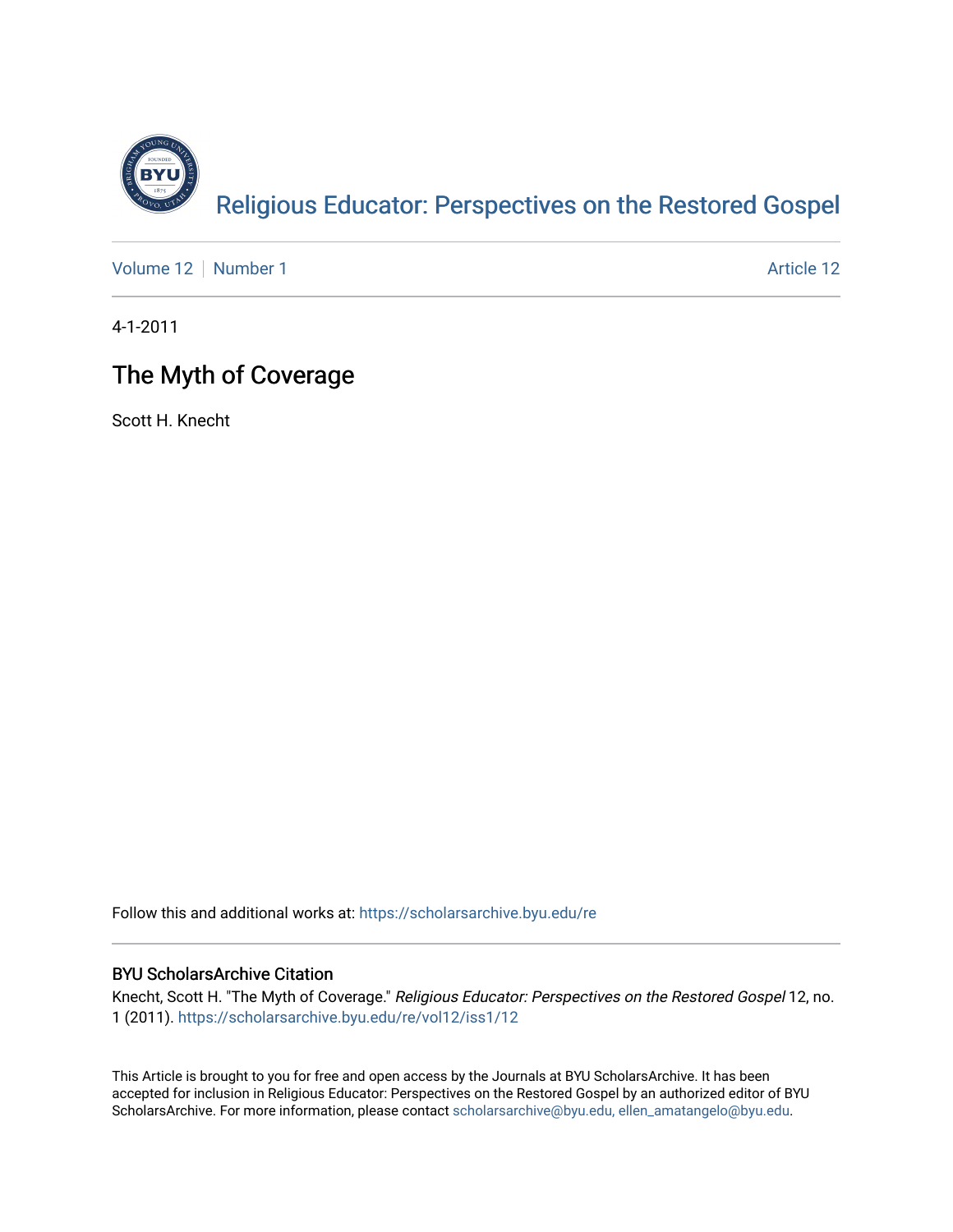

Most topics cannot be covered completely during a class period or even over the course of a term.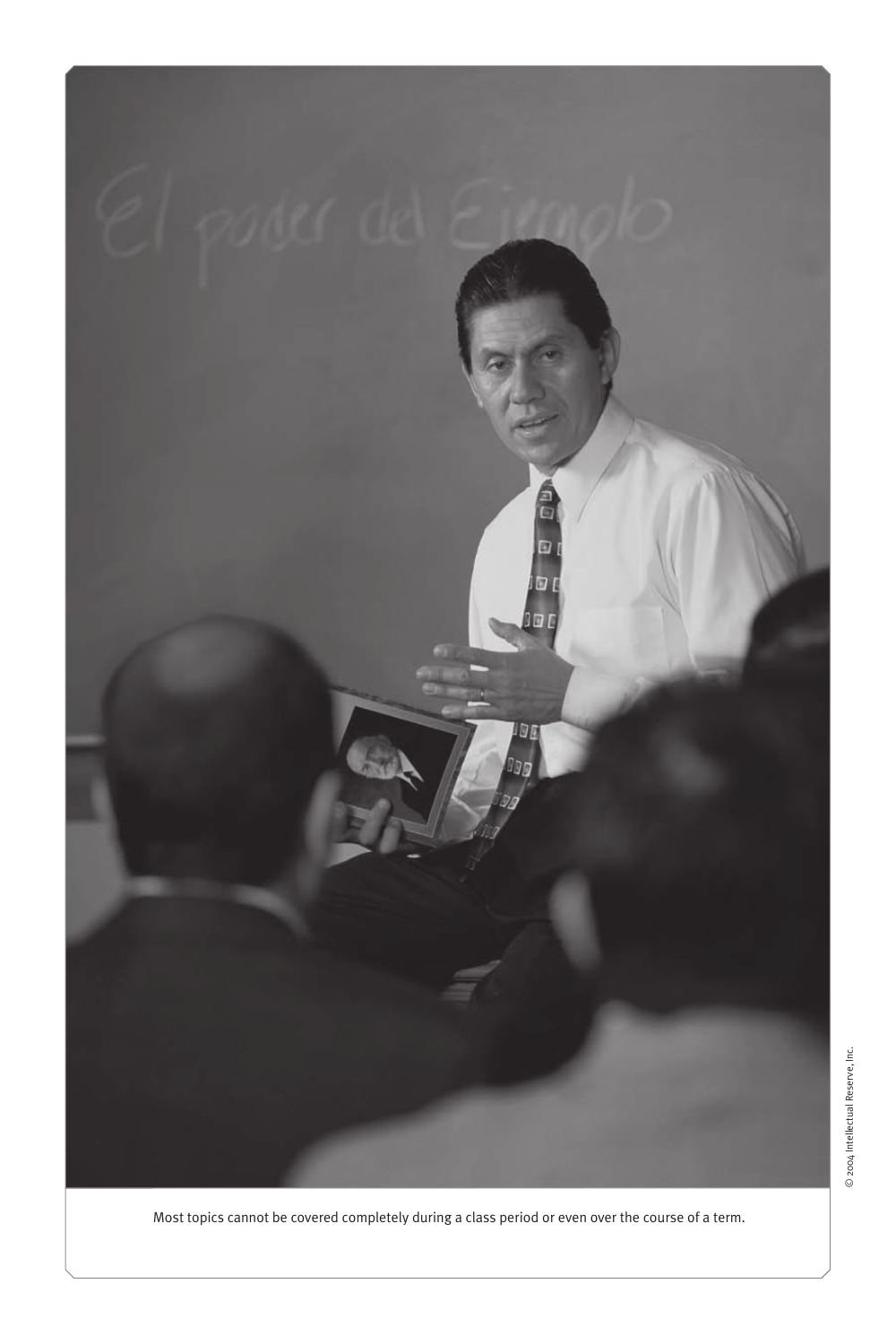# *The Myth of Coverage*

scott h. knecht

Scott H. Knecht *(knechtsh@ldschurch.org)* is the area director for Seminaries and Institutes in southern California.

One of the things teachers often say in class is, "We still have a few things left to *cover*" or "Let's see how much we can *cover* today." The idea of coverage is ever-present in the classroom and seems often to have a prominent place in the teacher's lesson preparation. When teachers get together, they often bemoan the lack of time they have to cover all of the necessary material in a given hour or in the term. As one who has not only listened to those conversations but also participated in them, I have recently wondered what we mean by *cover.* Do we mean cover in breadth or in depth? Breadth coverage would be something like trying to touch on all the verses in a chapter. Depth coverage would be to work on a particular verse or passage until it is fully understood and digested by the students. Since teachers generally have large blocks of scripture to deal with in each class session, both of those types of coverage are impossible in the time allotted and cannot reasonably be expected of a teacher or a class. The sooner a teacher lets go of the idea of coverage, the better will be the learning experience for his or her students.

I have on my bookshelf a copy of *The Life and Times of Jesus the Messiah* by Alfred Edersheim. It is over fifteen hundred pages long. It is a marvelous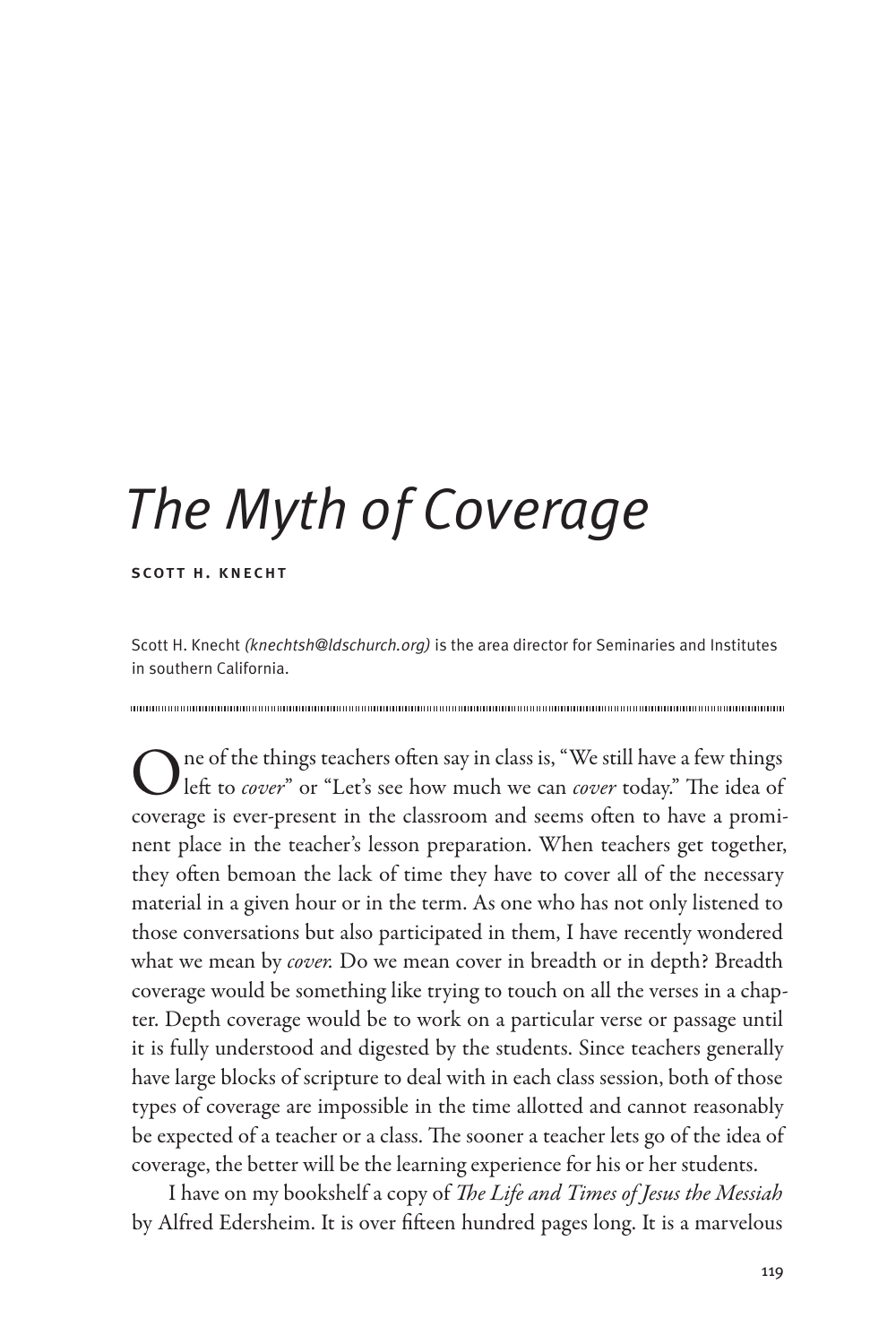book and one may think that, given its length, it adequately covers the life of Jesus Christ. Next to it I have *Jesus the Christ* by James Talmage, which is about eight hundred pages long. Nearby is *The Life of Christ* by Frederic Farrar with over seven hundred pages, followed by Bruce R. McConkie's *Messiah* series, which is six volumes and around three thousand pages. Add to that the first volume of Elder McConkie's *Doctrinal New Testament Commentary* at almost eight hundred pages, and I have a total of over sixty-seven hundred pages written on the life of Jesus Christ. Does any one of those works adequately cover the life of Christ? Taken together, do they cover it sufficiently? Who is to say that sometime in the future another volume or series will not be written that sheds even more light on his life? In fact, Elder McConkie said that in the millennial day we will learn "a thousand times more about the earthly ministry of the Lord Jesus than we now know."<sup>1</sup>

Here is another example. In 1994, Deseret Book published a volume entitled *The Allegory of the Olive Tree: The Olive, the Bible, and Jacob 5*. It is a collection of twenty-one scholarly essays about olive culture in the Middle East and how it is directly tied to Jacob 5 in the Book of Mormon. It is over five hundred pages long, meaning this book, which is devoted to explaining one chapter of the Book of Mormon, is almost as long as the entire Book of Mormon. There is that much information about and insights into just one chapter of this sacred volume. Can we say that, because of the publication of that book, the fifth chapter of Jacob is now covered? Probably not. Coverage in depth is an illusion. There seems to be a desire among teachers to be able to say "we covered" that topic today, but when I teach Jacob 5, I use one fiftyminute period to do it, as do most of my colleagues. That chapter cannot be covered in depth in that period of time or in ten such periods of time because there is simply too much there.

Likewise, the idea of coverage in breadth is not realistic. We do not have the time or the stamina to move from verse to verse, probing all of the possible implications and interpretations of each.

So what can we do in a class period or over the course of a term that will help students to understand and learn? If we acknowledge that we cannot really cover everything, what can we do? Here are three ideas, followed by some explanations:

1. We can fully accept the idea that the Holy Ghost is the real teacher for all of us in the classroom and that our teaching and student learning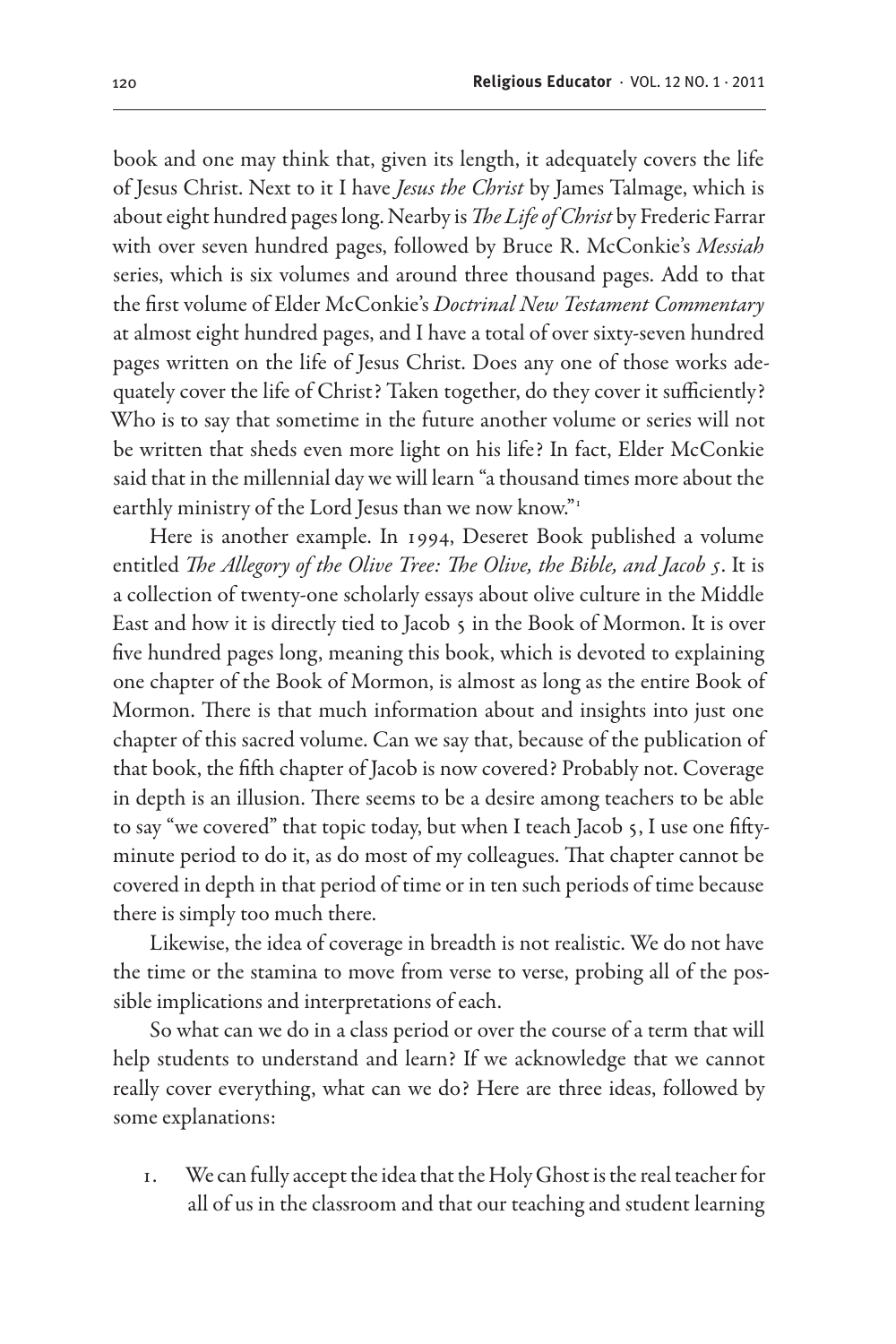happens by and with the Holy Ghost. Once we really believe that, we will be free from the idea that all aspects of student learning rests on our shoulders. It will dissolve the need to cover everything because we will willingly acknowledge that only the Holy Ghost can cover what is necessary.

- 2. After we have accepted the Holy Ghost as the real teacher, we can address doctrines and principles rather than ineffectively trying to cover them.
- 3. When we are no longer focused on trying to cover everything, we can give more studied focus to what happens at the end of class the outcomes—rather than how much we are able to pour on at the beginning of the lesson.

## **Accepting the Holy Ghost as the Teacher**

From page 12 of the *Teaching the Gospel* handbook, we read: "Teaching by the Spirit is defined as taking place when the Holy Ghost is performing his role or functions with the teacher, with the student, or both. This can happen during lesson preparation and lesson presentation. It can happen as teachers interact with students outside of class, or even while teachers are just thinking how best to help their students. In some cases, the Spirit may touch a student's mind or heart long after class is over."2 The role of the Holy Ghost is broad and expansive and includes such things as

- Showing a person what to do (see 2 Nephi 32:5)
- Testifying of gospel principles (see John 15:26)
- • Bringing things back to our remembrance (see John 14:26)
- Carrying truth to our hearts and softening our hearts (see 2 Nephi 33:1; 1 Nephi 2:16)
- Edifying both the student and the teacher (see D&C 50:22–23)

The above list is only a small sampling of what the Holy Ghost can and will do. He locks the truth into our hearts and minds. Long after the stories and examples from the teacher have faded from the memory of the student, the pure testimony, confirmed by the Holy Ghost, will still vibrate within the heart and the mind.

In 1953 Elder Harold B. Lee taught: "And the greatest thrill that our teachers can give each of our youth is the thrill that comes when the Spirit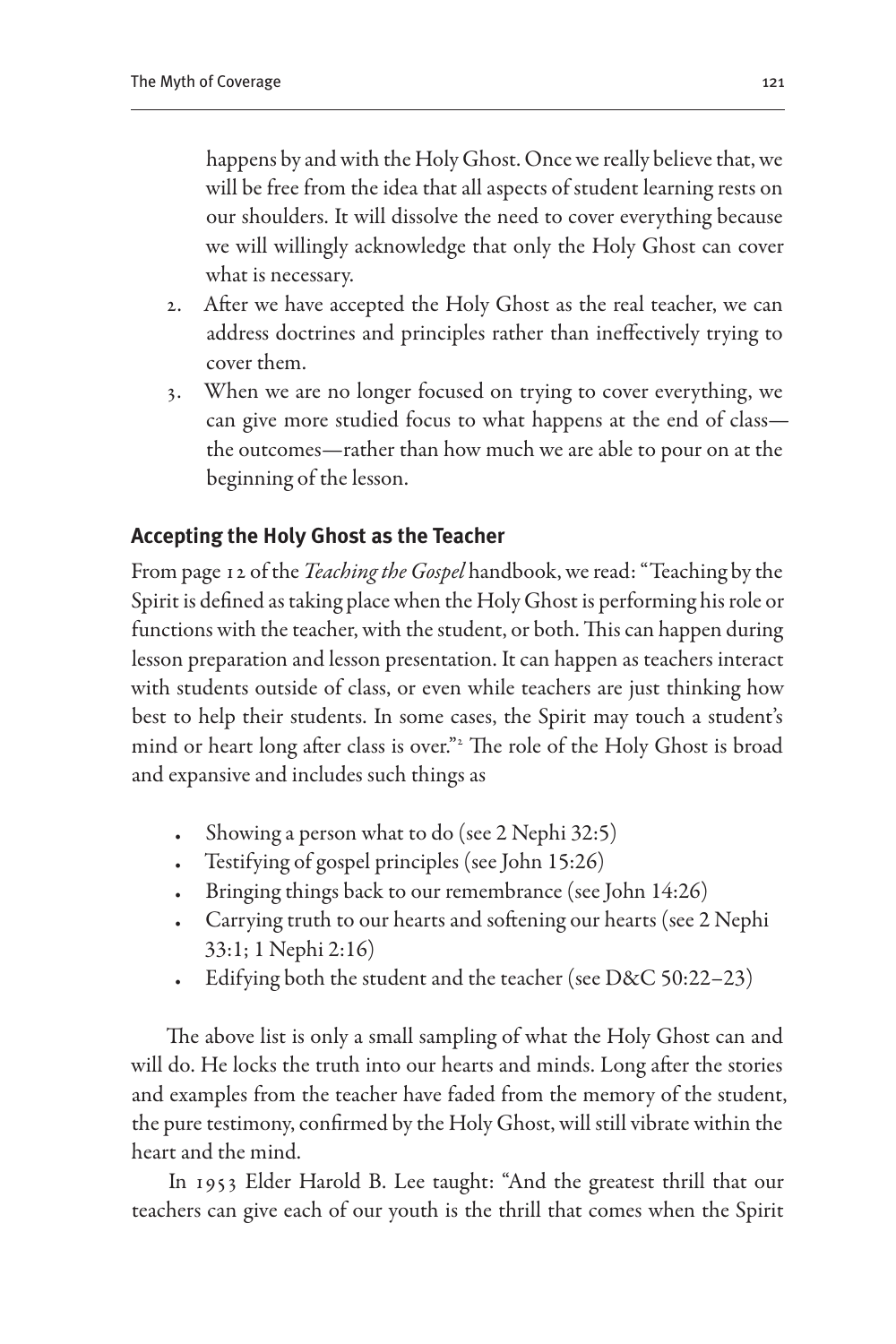of the Almighty comes into his soul and whispers that testimony—when he knows that God lives and that this is the Church of the kingdom of God. That is the greatest of all the thrills."3 The Holy Ghost is eager to do that. We should provide the opportunity for Him to whisper testimony in and around our classrooms and that often means that we need to step back and say less. We need to worry less about covering what we have planned to cover. However, getting out of the way does not allow us to become lax in our preparations or in our classroom presence.

Elder Neal A. Maxwell said, "When we speak about teaching by the Spirit, it is not about a mystical process. Teaching does not remove responsibility from the teacher for prayerful and pondering preparation. Teaching by the Spirit is not the equivalent of going on 'automatic pilot.' We still need a carefully worked out flight plan. Studying out something in our own minds involves the Spirit in our preparations as well as in our presentations."4 We need to come to class well prepared, with a well-thought-out lesson plan, and then allow the Holy Ghost to direct our informed mind and use our preparations to begin to work on the hearts and minds of the students. When we are committed to doing that, the issue of coverage ceases to be an issue.

#### **Addressing Doctrines and Principles Rather Than Covering Them**

To address something is "to speak to" or "to direct to the attention of " or "to devote the energy or force of oneself."5 This seems like a better aim than trying to cover things. We should use our energy to direct our students to the life-changing principles of the gospel. When a block of scripture is in front of us and we picture a classroom full of students with their needs and desires, we realize that we must plan a lesson that meets those needs. Because of our study and experiences, we may feel a desire to speak extensively about certain verses or chapters (coverage), but generally students do not have that same desire or even that need. What do they need? They need the Holy Ghost to fill them, to help them deal with personal concerns and issues in their own life. They need personalized revelation, and much of that comes from the existing canon of scripture, wherein God has already answered many of the questions we ask. They must learn to understand the scriptures to see those answers.

How do we best help them while they are our students? We direct their attention to doctrines and principles found in the scriptures and expound and explain those doctrines. It is as Elder David A. Bednar taught: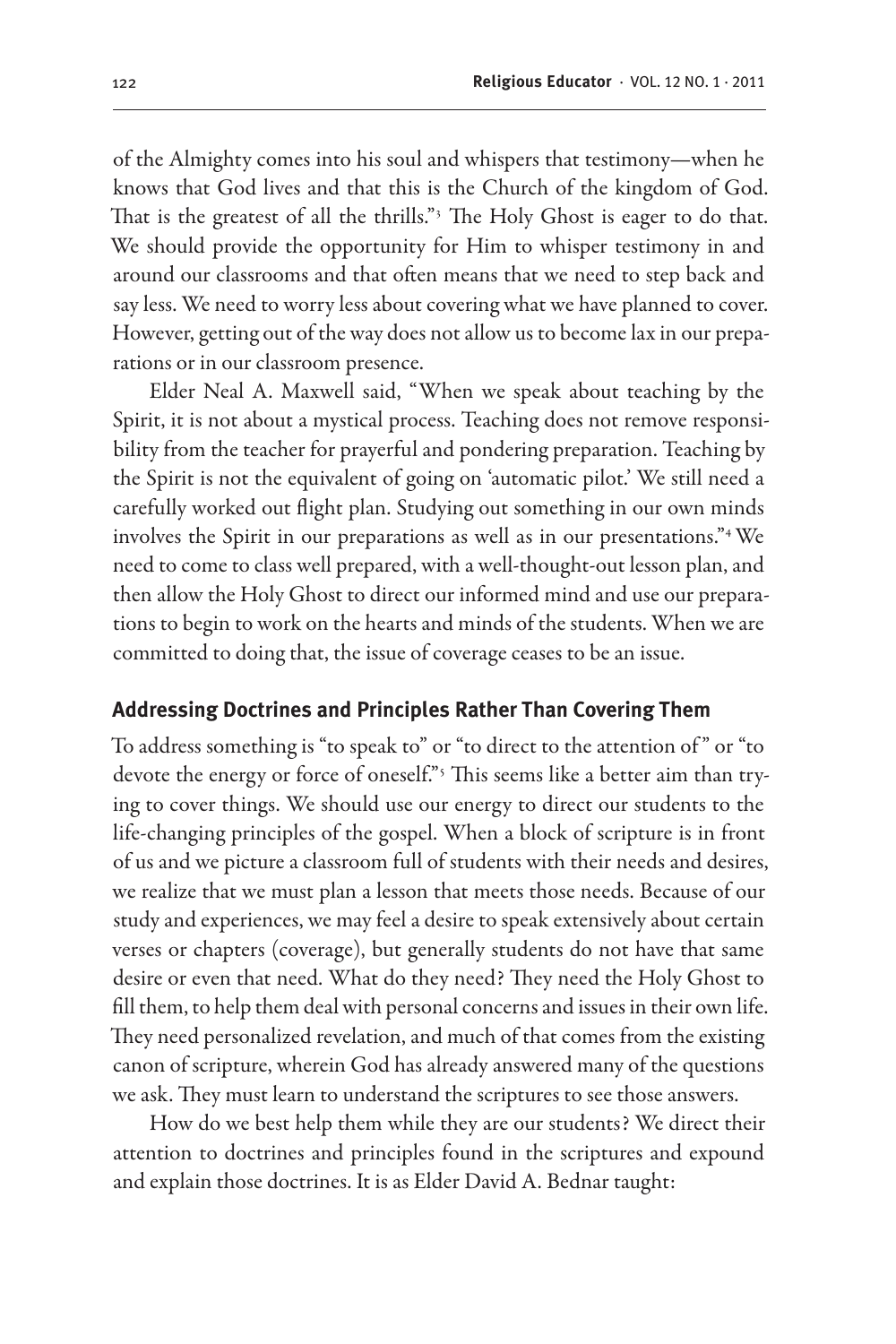When you and I are called to a position and set apart to serve in the Church, our responsibility is not to teach. It is to preach. The word "preach" in our contemporary vocabulary has some negative baggage associated with it. We think of people ranting and raving and pounding the pulpit; that is not it at all. Preaching is explaining and articulating the doctrine of Christ by the power of the Spirit. If you and I, as we are properly set apart, fulfill that responsibility, who then does the teaching? The answer is found in [Doctrine and Covenants 50:14]: "Even the Comforter which was sent forth to teach the truth." We are taught by the third member of the Godhead, even the Holy Ghost.<sup>6</sup>

If we can devote our energy in class to expounding doctrines and principles in a way that softens the hearts of students and urges them on to further inquiry, then we have set the stage for the Holy Ghost to do the real teaching. We will not need to worry about not covering all of our material, for we will have accomplished what was most important. Useful to this end is another thought from Elder Bednar, as shared by Garry Moore:

Recently I read this insightful comment given by Elder David A. Bednar to Church members in Australia: "The role of a teacher is not just to talk and dispense information. Rather, the role of a teacher is to invite, encourage and entice learners to act in accordance with truth. . . . The very process of formulating a question, raising a hand, asking a question and listening attentively is an expression of faith. This principle of seeking learning by faith invites individualized teaching by the Holy Ghost."7

#### **More Concern with Outcomes Than Pouring Out Information**

The outcome we seek is not to expose our students to all of the facts or information we know; instead, it is to assist in their conversion to the gospel. "What we are being asked to accomplish is not a program based on procedures but an outcome based on eternal principles. Programs and teaching practices are important, but only to the extent that they accomplish the desired outcome, and that outcome is the conversion of our students. Therefore, the challenge and the opportunity that is ours is to identify and implement ways of inviting the Holy Ghost into the learning experience more often and with more power."8

Once we come to understand our real role in the classroom, we are more able to let go of the feeling that the whole learning process is our task alone. The role of the classroom teacher is "to direct the learning experience," to impose a "logical or progressive order to the presentation," to "decide what to emphasize and what to summarize," and to provide appropriate pacing during the teaching hour. "One of the most common mistakes teachers make is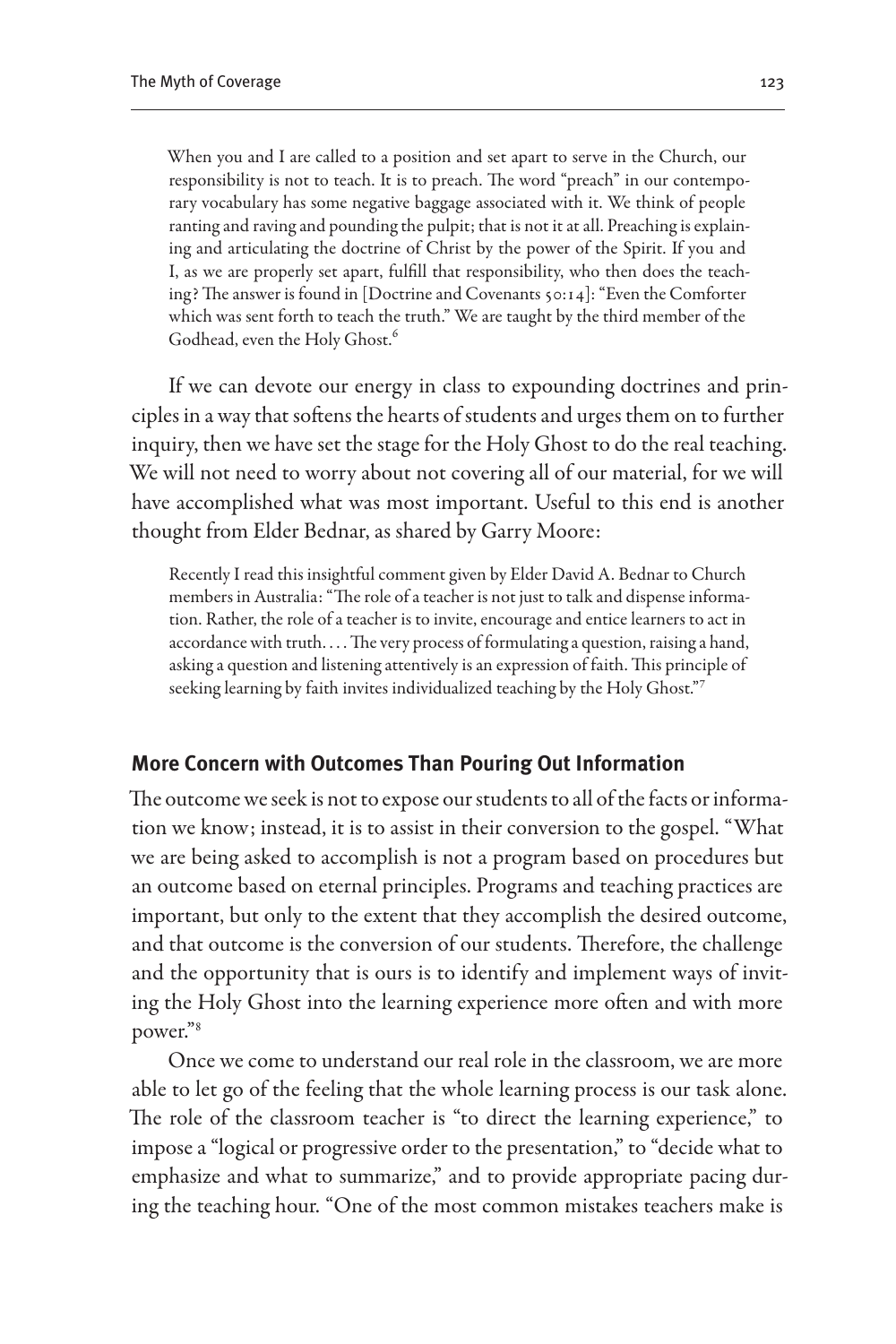taking too much time on the first part of the lesson and then running out of time and having to rush through the last part."<sup>9</sup> Being organized, thoughtful, well-planned, and well-paced will invite the Spirit to the learning experience. When the Spirit is there and students and teacher alike allow him to do his job, then real learning takes place. Elder Holland gave this caution about lesson preparation and presentation: "In discussing preparation, may I also encourage you to avoid a temptation that faces almost every teacher in the Church; at least it has certainly been my experience. That is the temptation to cover too much material, the temptation to stuff more into the hour—or more into the students—than they can possibly hold! Remember two things in this regard: first of all, we are teaching people, not subject matter per se; and second, every lesson outline that I have ever seen will inevitably have more in it than we can possibly cover in the allotted time."<sup>10</sup>

One of the outcomes that should be included as we prepare and then enter the classroom is the chance for the teacher or a student to bring things to a conclusion at the end of class. There should be time for a thoughtful recap of what just happened, what was learned, and why it matters. For example, there could be time given to bear testimonies and an invitation given for all involved to make changes in their life to order it more in accordance with the lessons from that day. In this regard, Elder Holland taught:

I have been painfully disappointed over the years at wonderful lessons, given by loyal, gifted teachers who, somehow, at the end of a class, say, "Well, there is the bell. Brother Jones, would you give the prayer?" And it's over. There's no closing of the books, no looking in the eye for just a minute, no settling down to say, in effect, where have we been and where are we going and what does the Lord want us to do? In some cases—I'm being a little unfair and a little extravagant, but to make a point—not a single reference is made to what this lesson was supposed to mean to the student or to the teacher. I'm left to walk away saying, "I wonder how he felt about that. I wonder what she thought about it or what it was supposed to mean to me." There is so much effort to get some doctrine, some principle, some map, some video clip across to the students, but not a hint of personal testimony about what that doctrine or that principle meant to the teacher, the one who was supposed to lead us and guide us and walk beside us.<sup>11</sup>

#### **Summary**

The use of the words *cover* and *coverage* will probably never disappear from a teacher's vocabulary, but hopefully some of the negative connotations and unrealistic expectations associated with those words will fade away. So if I am not going to *cover* topics in class, what am I going to do? Consider this